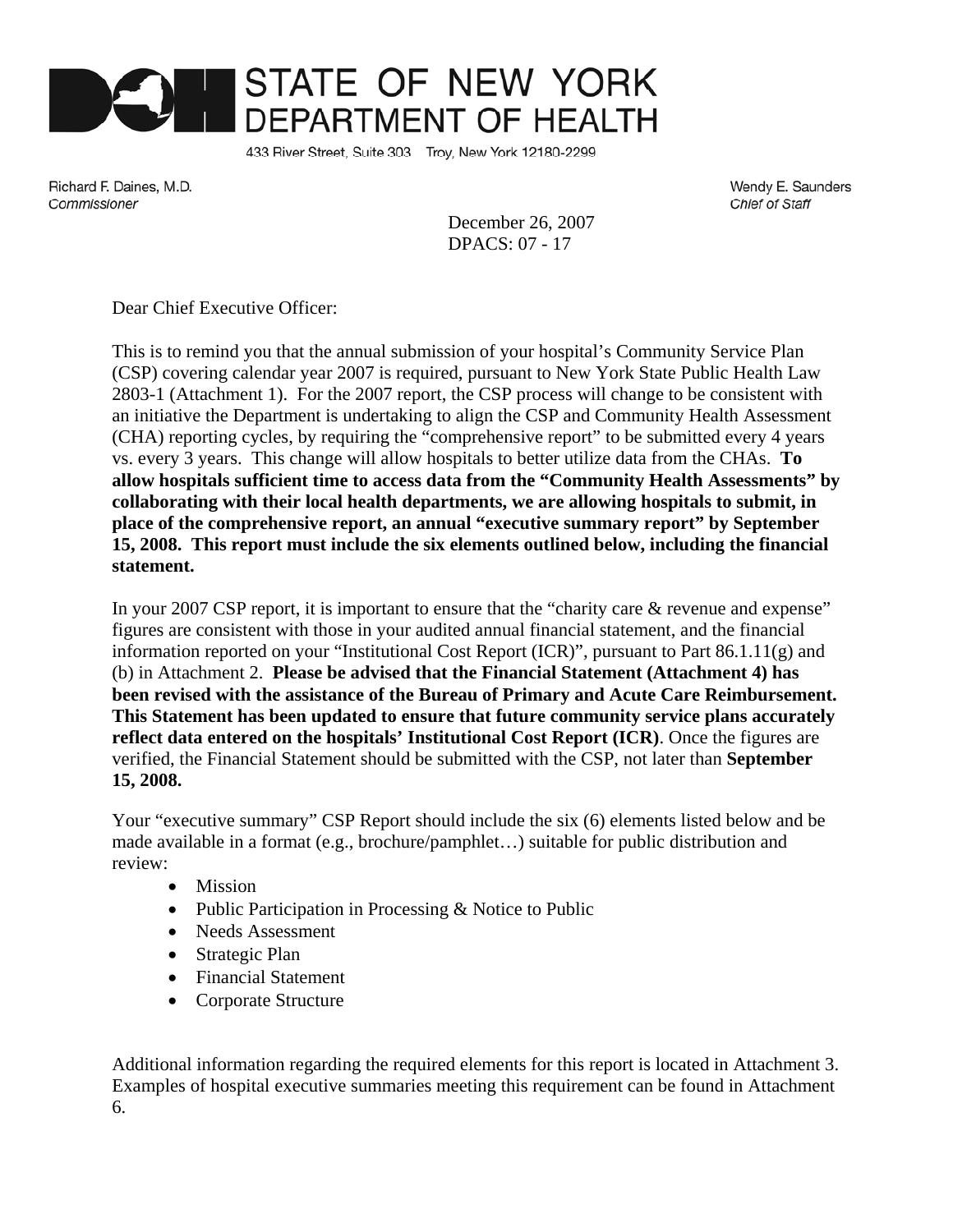Original copy to:

Mr. Delton Courtney, MHA, Health Program Administrator IV Bureau of Hospital and Primary Care Services New York State Department of Health Hedley Building –  $6<sup>th</sup>$  Floor 433 River Street, Troy, NY 12180

**NOTE:** You may transmit your CSP by e-mail if less than 15 pages and all pages are attached.

Copies to:

Sue Ellen Wagner, Vice President of Lloyd C. Bishop, Vice President Healthcare Association of New York State One Empire Drive 555 West 57<sup>th</sup> Street, Room 1500 Rensselaer, New York 12144 New York, N.Y 10019

#### **Member Hospitals Only:**

Community Health<br>
Govt. Affairs & Community Health Initiatives<br>
Health Conserved Beath Initiatives<br>
Greater New York Hospital Association

Should you have any questions regarding CSPs, please contact the Division of Primary and Acute Care Services at (518) 402-1004 or e-mail  $dxc04@health.state.ny.us. Questions regarding$ your Institutional Cost Report (ICR) should be directed to the Bureau of Primary and Acute Care Reimbursement at 518-474-3267.

Sincerely,

Delton Courtney, MHA Health Program Administrator 4 Division of Primary and Acute Care Services

**Attachments** 

- (1) 10NYCRR 2803-L (page 3)
- (2) Part 86-1.11(g) (pages 4-5)
- (3) CSP General Definitions (page 6)
- (4) Addendum Financial Statement (page 7)
- (5) CSP Financial Statement General Instructions (pages 8-9)
- (6) Hospital's CSP examples (page 10)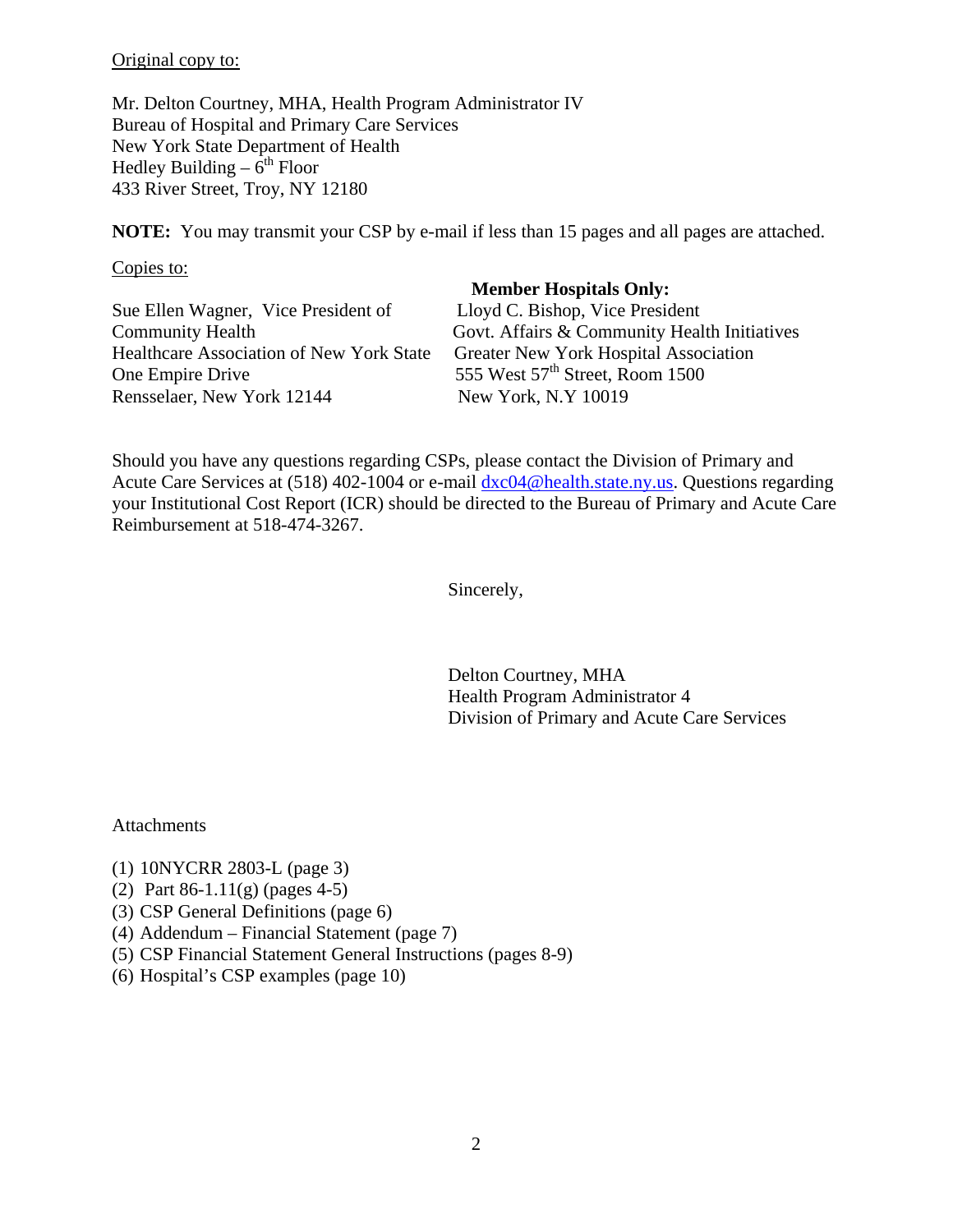## **NYS Public Health Law Section 2803-1 § 2803-l. Community Service Plans.**

- 1. The governing body of a voluntary non-profit general hospital must issue an organizational mission statement identifying at a minimum the populations and communities served by the hospital and the hospital's commitment to meeting the health care needs of the community.
- 2. The governing body must at least every three years:
	- (i) review and amend as necessary the hospital mission statement;
	- (ii) solicit the views of the communities served by the hospital on such issues as the hospital's performance and service priorities;
	- (iii)demonstrate the hospital's operational and financial commitment to meeting community health care needs, to provide charity care services and to improve access to health care services by the underserved; and
	- (iv)prepare and make available to the public a statement showing on a combined basis a summary of the financial resources of the hospital and related corporations and the allocation of available resources to hospital purposes including the provision of free or reduced charge services.
- 3. The governing body must at least annually prepare and make available to the public an implementation report regarding the hospital's performance in meeting the health care needs of the community, providing charity care services, and improving access to health care services by the underserved.
- 4. The governing body shall file with the commissioner its mission statement, its annual implementation report, and at least every three years a report detailing amendments to the statement and reflecting changes in the hospital's operational and financial commitment to meeting the health care needs of the community, providing charity care services, and improving access to health care services by the underserved.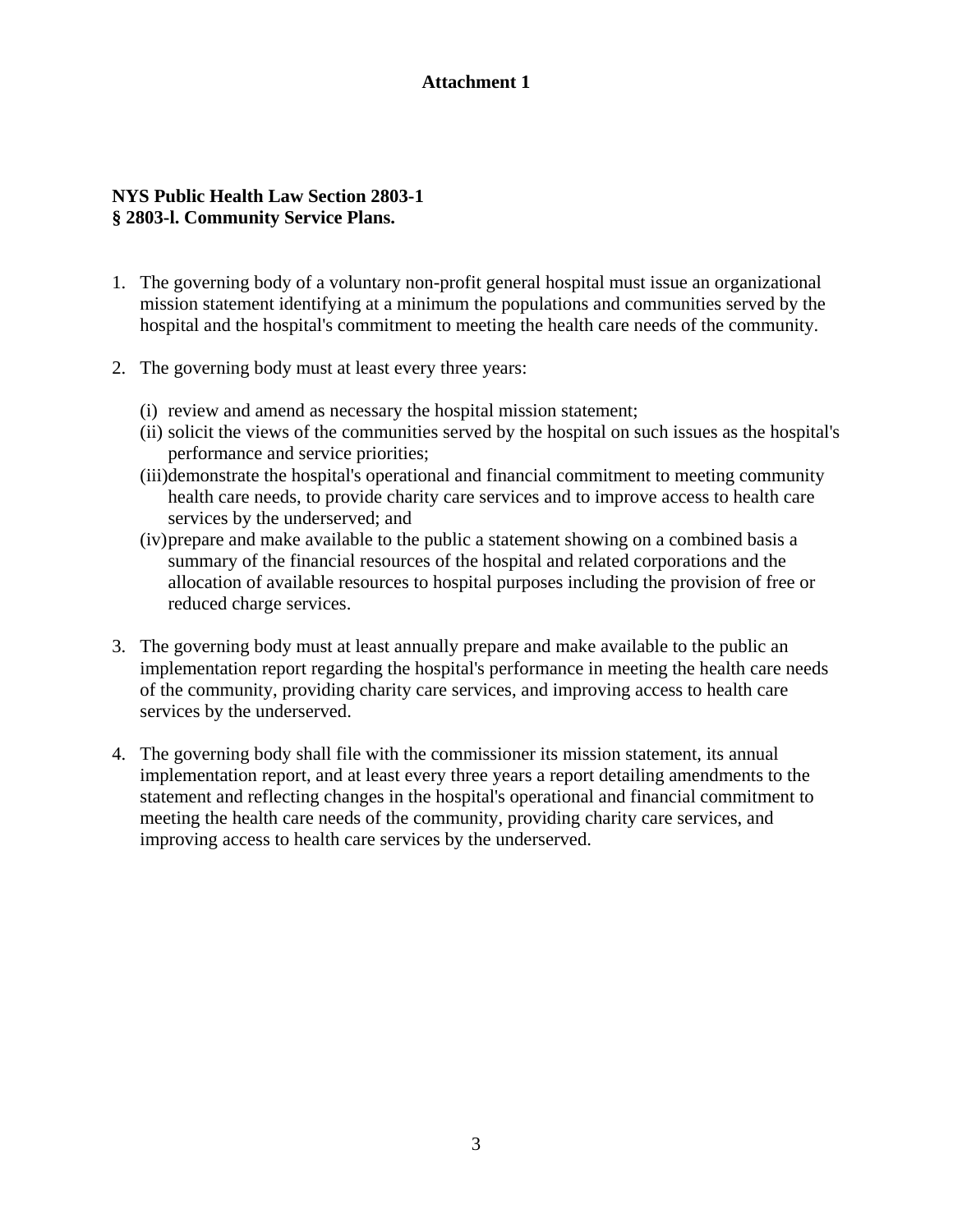## **NYCRR 10 Part 86 Section 86-1.11**

- (g) Bad debt and charity care regional pools and allowances. Regional pools will be established from which allowances will be added to hospital rates to help pay for the costs of bad debt and charity care for the three year period commencing January 1, 1983, and ending December 31, 1985. Such pools shall receive funds from hospitals pursuant to this subdivision and section 86-1.37 of this Subpart. For the rates established in 1983, the resources available for purposes of establishing the bad debt and charity care pools shall be calculated on the basis of two percent of the total statewide general hospital (including both major public hospitals and all other hospitals) reimbursable inpatient operating costs after application of the trend factor plus the addition of capital costs. For the rates established in 1984 and 1985, the resources available for establishing these pools shall be calculated on the basis of three percent and four percent, respectively of total statewide general hospital reimbursable inpatient operating costs in the respective rate year after application of the trend factor plus the addition of capital costs.
	- (1) To be eligible to receive an allowance from the bad debt and charity care pool funded by paragraph (4) of this subdivision and the financially distressed hospital pool funded by subdivisions  $(f)(1)$  and  $(g)(8)$  of this section, a facility must meet the following criteria. Compliance with these criteria shall be subject to audit.
		- (i) The costs of bad debt and charity care must be determined according to the following definitions and must be reported in the appropriate sections of the facility's Institutional Cost Report.
			- (a) **Bad debt**. Bad debts are the amounts which are considered to be uncollectible from accounts and notes receivable which were created or acquired in providing services. "Accounts receivable" and "notes receivable" are designations for claims arising from rendering services, and are collectable in money in the next operating cycle. Bad debts shall be determined in accordance with generally accepted accounting principles which recognize the direct charge-off method, the reserve method, or a combination of the direct charge-off method and the reserve method. Additionally, the debt must be related to a service which the facility has been authorized by the commissioner to provide. If an amount previously written off as a bad debt is recovered in a subsequent accounting period, the amount written off must be used to reduce the cost of bad debt for the period in which the collection is made.
			- (b) **Charity care**. Charity care is the reduction in charges made by the provider of services because the patient is indigent or medically indigent. Reductions in charge for employees which are accounted for as fringe benefits, such as hospitalization and personnel health programs, are not considered charity care. Courtesy allowances, such as free or reduced-charge services provided to other than the indigent or medically indigent, are not considered charity care.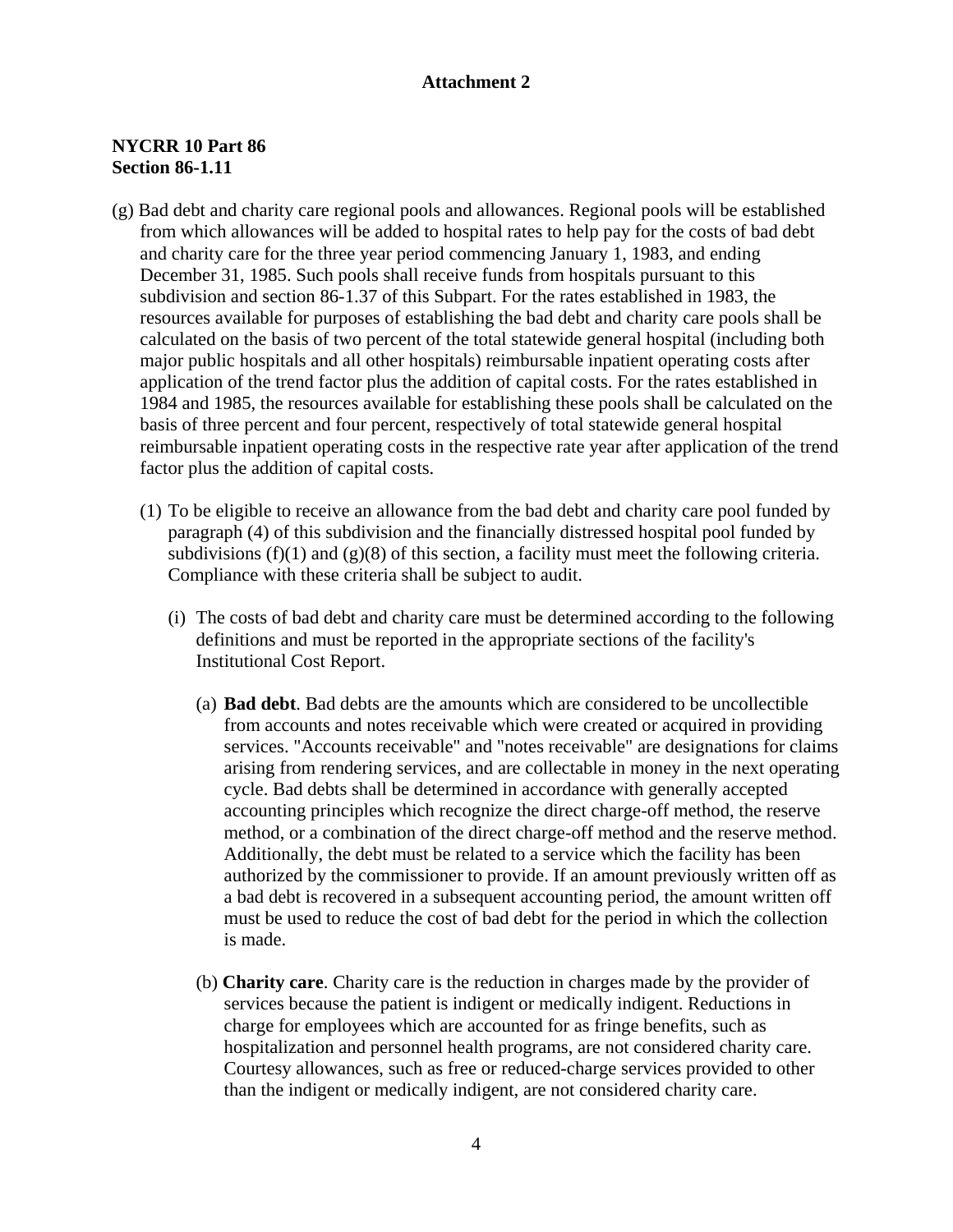- (ii) The facility must maintain reasonable collection efforts and procedures.
	- (a) The hospital must utilize commonly accepted business methods and practices to collect unpaid amounts from all classes of payors. Such methods may differ for inpatient and outpatient services. The hospital shall utilize good business judgment and practices in determining the amounts to be collected.
	- (b) The hospital must determine the patient's ability to pay for the services rendered and document the method under which the determination was made.
	- (c) The hospital must generate and maintain written documentation of requests for payment for services provided.
	- (d) The hospital must take any subsequent actions as appropriate within good business practice such as subsequent billings, collection letters or telephone calls. These subsequent actions must be documented.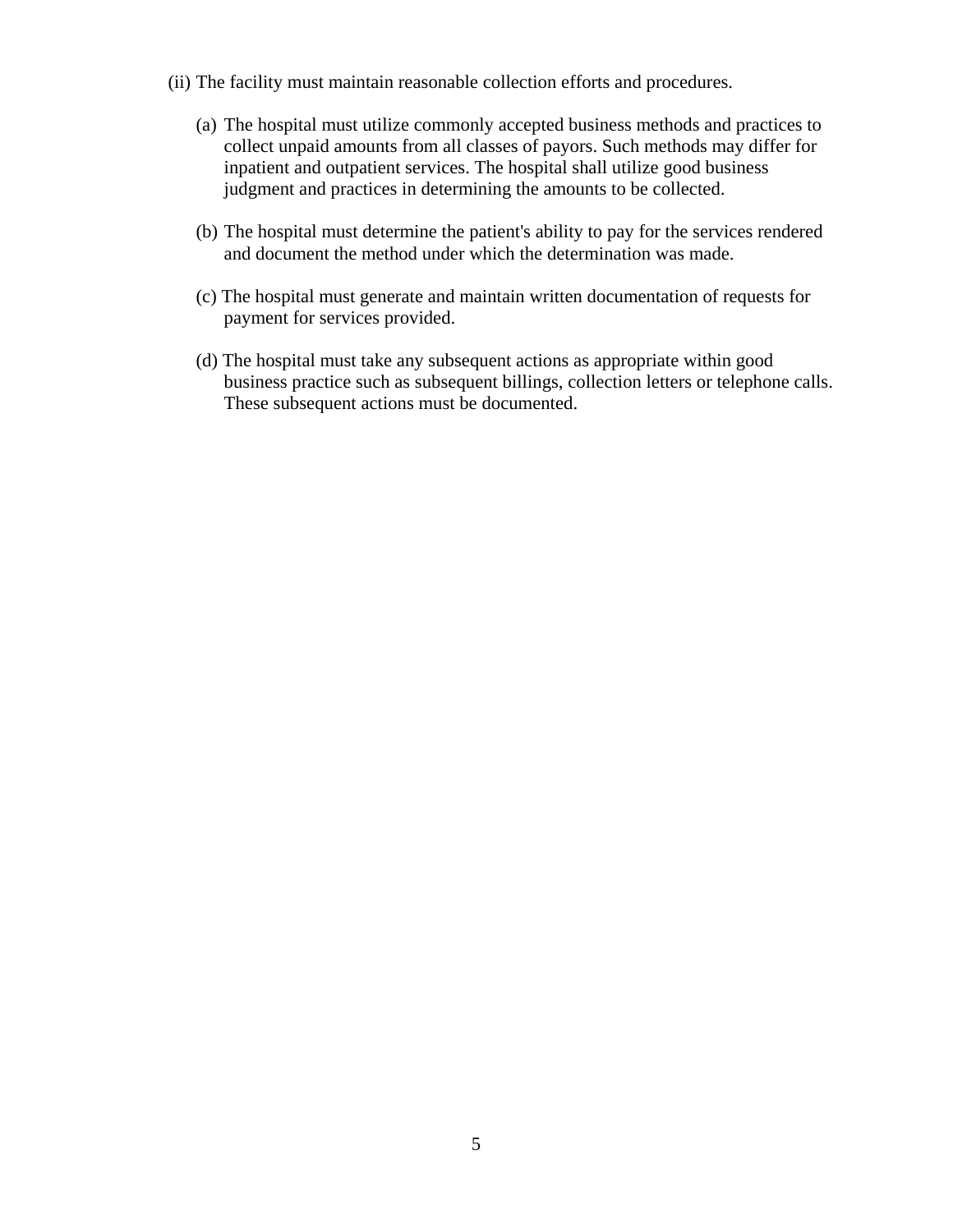## **Community Service Plans General Definitions 2007**

## **Mission Statement**

A mission statement should be a concise and specific statement that identifies the hospital's commitment to the community it serves. It should answer the question, "why does this hospital exist?" This statement may be re-affirmed by a governing body resolution if there are no changes.

### **Public Participation in Process and Notice**

Hospitals should provide a summary statement that identifies the participants involved in assessing community health needs, e.g. organizations, community groups, broadcasting media and facility advisory boards. There should be outreach sessions in the community inviting public participation in the development of the facility's CSP. The 2007 CSP should include a brief description of how the public notice was accomplished and a listing of participants.

#### **Needs Assessment**

The Needs Assessment summary should describe joint planning and collaboration efforts between state/local hospital associations, local county health departments, civic organizations, community groups, schools, and governmental agencies, to examine existing data and identify community health needs.

## **Strategic Plans**

A facility's strategic plan should reflect a commitment to the institution's mission. The 2007 CSP submission should include a summary that describes a facility's allocation of resources to address community health needs as identified in the Needs Assessment.

#### **Financial Statement**

The hospital's financial statement included in the CSP should provide data as requested in Attachment 4 of this document.

#### **Corporate Structure**

The hospital must provide a narrative legal description of the corporate organization of the hospital (an organizational chart does not meet this requirement). This statement may be reaffirmed by a governing body resolution if there are no changes.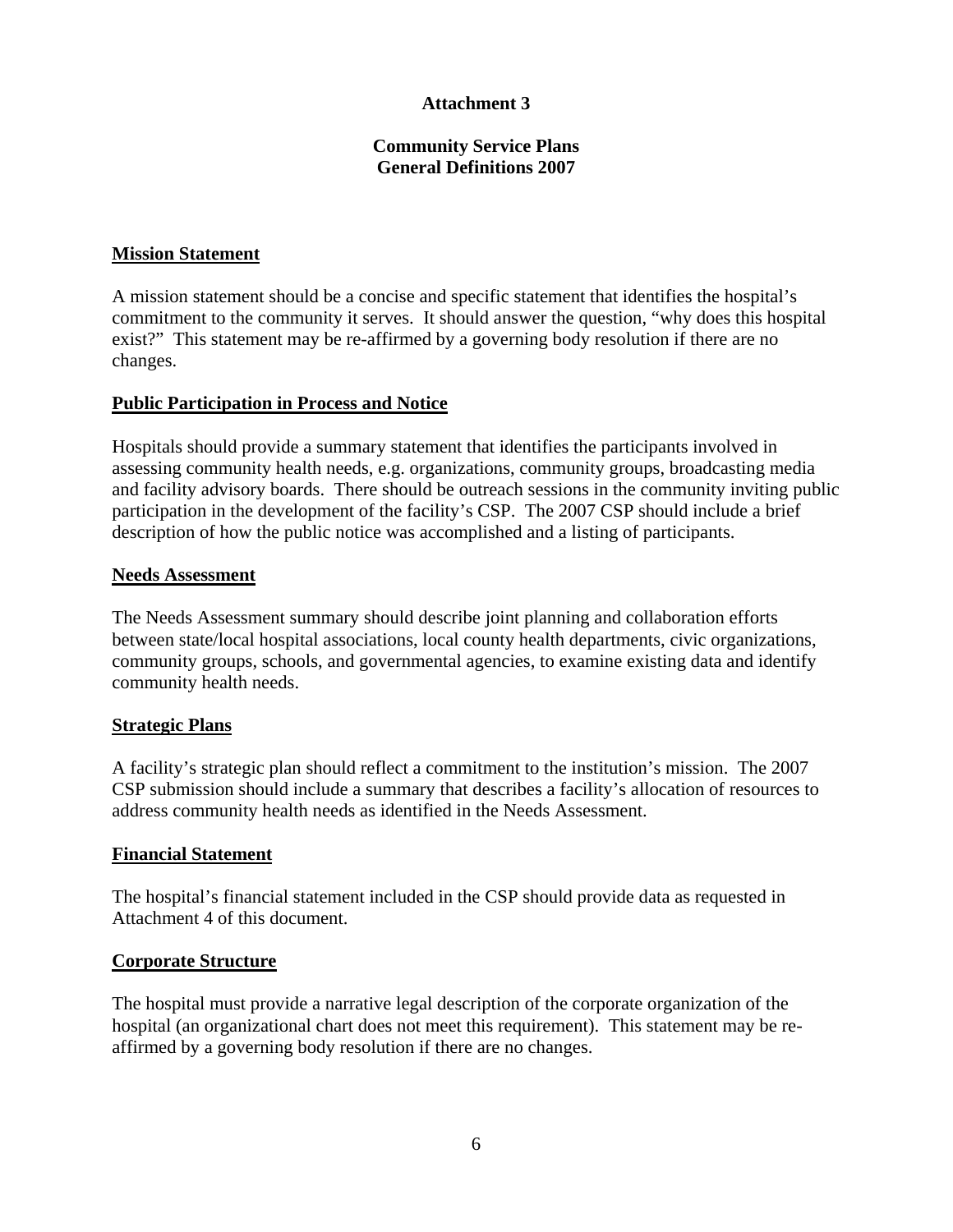# **COMMUNITY SERVICE PLAN FINANCIAL STATEMENT**

| Hospital Financial Statement for Report Year: ___________________________________ |                                                                                                                                                           |                                                                                                                     |
|-----------------------------------------------------------------------------------|-----------------------------------------------------------------------------------------------------------------------------------------------------------|---------------------------------------------------------------------------------------------------------------------|
| $\Box$                                                                            | I. Revenue<br>Net Patient Service Revenue — Total All Services<br>[Ex 46: ccOO3 6/line 300 or Ex. 26A: cc0285/line 005]                                   | \$                                                                                                                  |
| $\Box$                                                                            | Other Revenue (e.g., investments)<br>[Ex. 26A: cc0037/lines $100+500+501+502+503+504+505+506$ ]                                                           |                                                                                                                     |
|                                                                                   | Total Revenue [Sum of above]:                                                                                                                             |                                                                                                                     |
|                                                                                   | <b>II.</b> Expenses<br><b>Depreciation &amp; Interest (Old/New Capital—Bldg &amp; Fix/MME)</b><br>[Ex. 40: cc0402/line 090]                               | S.                                                                                                                  |
| $\Box$                                                                            | <b>Salaries</b><br>[Ex. 11: ccOO4O/line 960]                                                                                                              |                                                                                                                     |
| $\Box$                                                                            | <b>Employee/Fringe Benefits</b><br>[Ex. 11: cc0039/line 960 + ccOO41/lines 003+044+045 +/- Ex.12, cc0702 reclasses to cost<br>centers $003 + 044 + 045$ ] |                                                                                                                     |
| $\Box$                                                                            | Supplies and All Other Expenses<br>[Ex. 11: cc0042/line 960 - (Dep. & Tnt., Sal., FB from above)]                                                         | \$                                                                                                                  |
|                                                                                   | Total Expense [Ex. 11: cc0042/line 960]:                                                                                                                  | S.                                                                                                                  |
| $\Box$                                                                            | <b>III.</b> Details of Specific Revenue / Expense Items<br>Government Grants Revenue [Ex. 27, cc0037/line 090]                                            | S.                                                                                                                  |
| $\Box$                                                                            | Research & Medical Education Revenue<br>Specify where reported in the ICR (examine Ex. 26A Other Rev.):                                                   | \$                                                                                                                  |
| $\Box$                                                                            | Research & Medical Education Expense<br>[Ex. 11: column 5/lines 270+013+ 014+020+030+033+243]                                                             | \$                                                                                                                  |
| $\Box$                                                                            | <b>Bad Debt/Uncompensated Care</b><br>(Revenue Reduction) [Ex. 46, cc0036/line 289]                                                                       |                                                                                                                     |
| ❏                                                                                 | Free Care (Charity Care, Hill Burton) [Ex. 46, cc0036/line 355]                                                                                           | <u> 1989 - Jan Barat, prima populație de la proprietat de la proprietat de la proprietat de la proprietat de la</u> |
| □                                                                                 | Courtesy<br>Care [Ex. 46, cc0036/line 206]                                                                                                                | \$                                                                                                                  |
| □                                                                                 | <b>Community Benefits Revenue</b>                                                                                                                         |                                                                                                                     |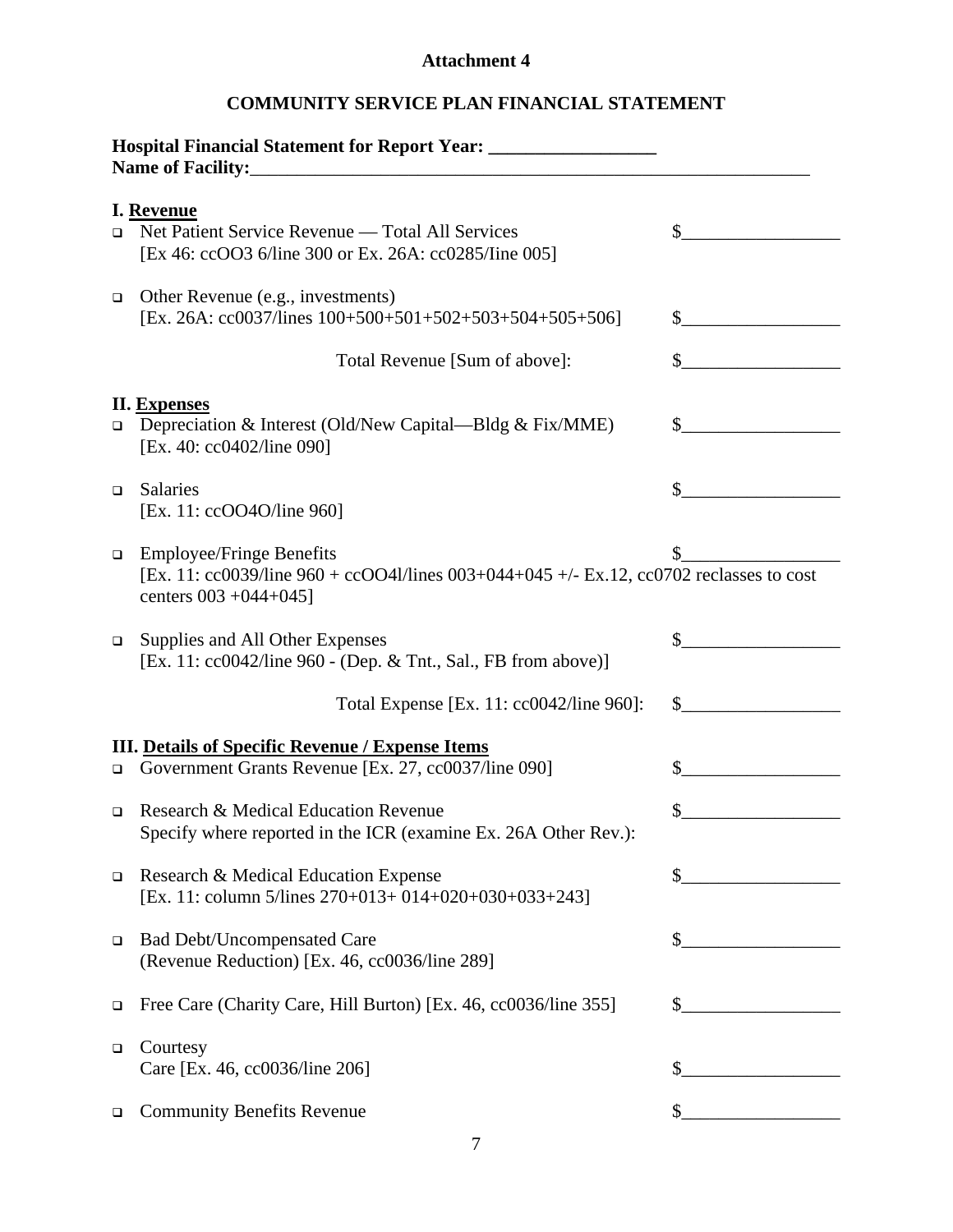Specify where reported in the ICR (examine Ex. 26A Other Rev.)

## **ATTACHMENT 5 COMMUNITY SERVICE PLAN FINANCIAL STATEMENT GENERAL INSTRUCTIONS**

- **I. Revenue**: Includes income from patient care billings (Ex. 46 Net Patient Service Revenue) and other operating income from donations, investments, refunds, etc. (Ex. 26A - Other Revenue and Non-Operating Gains). Assessments (Inpatient Gross Revenue Assessment, Health Facility Cash Assessment) and Bad Debts should be properly reported as a reduction to gross patient service revenue on Exhibits 46 and 26A.
	- Net Patient Service Revenue Total All Services per Exhibit 46, cc00036/line 300 should equal Net Patient Revenues as reported on Exhibit 26A, cc0285/line 005. This revenue amount is net of Bad Debts and Allowances and Other Payer Specific Deductions (Additions). The Allowance category includes Health Care Surcharges and Assessments (such as Inpatient Gross Revenue Assessment and Health Facility Cash Assessment) that for Medicaid purposes should properly be reported as revenue reductions rather than expenses.
	- Total Other Revenue per Exhibit 26A, cc0037/line 100 includes such items as income from contributions, donations, investments, purchase discounts, parking lot receipts, sales of supplies/drugs to patients, grants, etc. Other Revenue may also be reported on Exhibit 26A under the heading 'Non-Operating (Gains) Losses' (see cc0037/lines 500+50l+502+503+504+505+506) and includes such items as unrestricted gifts and bequests, unrestricted and/or donor restricted endowment funds, income from funded depreciation and qualified pension funds, etc. 'Other' non-operating (gains) losses reported on lines 507, 508, and 509 should be examined for appropriateness of inclusion as well.
- **II. Expenses**: For Medicaid purposes, total expenses on Exhibit 11 must exclude Assessments (Inpatient Gross Revenue Assessment, Health Facility Cash Assessment) and Bad Debts as these are correctly to be reported as reductions to revenue in the Institutional Cost Report (ICR).
	- Depreciation and Interest Expense refers to Total Capital Related Costs as reported on Exhibit 40, cc0402/line 090. This Exhibit includes all variable capital cost centers as well as the hard-coded capital cost centers 001, 002, 042 and 043 typically used for reporting depreciation and capital related interest expense. Working Capital Interest is appropriately reported as an Administrative/General cost under cost center 095 and is not considered a capital cost item for hospital reporting purposes.
	- Employee Benefits (Exhibit 11, cost center 003) and Fringe Benefits (Exhibit 11, column 2.01, cc0039) include such payroll related costs as FICA, SUI, vacation, holiday and sick leave, group health insurance, group life insurance, pension and retirement, worker's compensation insurance. Non-payroll related benefits such as providing day care for children of employees (Exhibit 11, cost center 045) and in-service education (Exhibit 11, cost center 044) are also considered Employee/Fringe Benefits related costs for hospital reporting purposes. To accurately reflect total Employee/Fringe Benefits costs, reclasses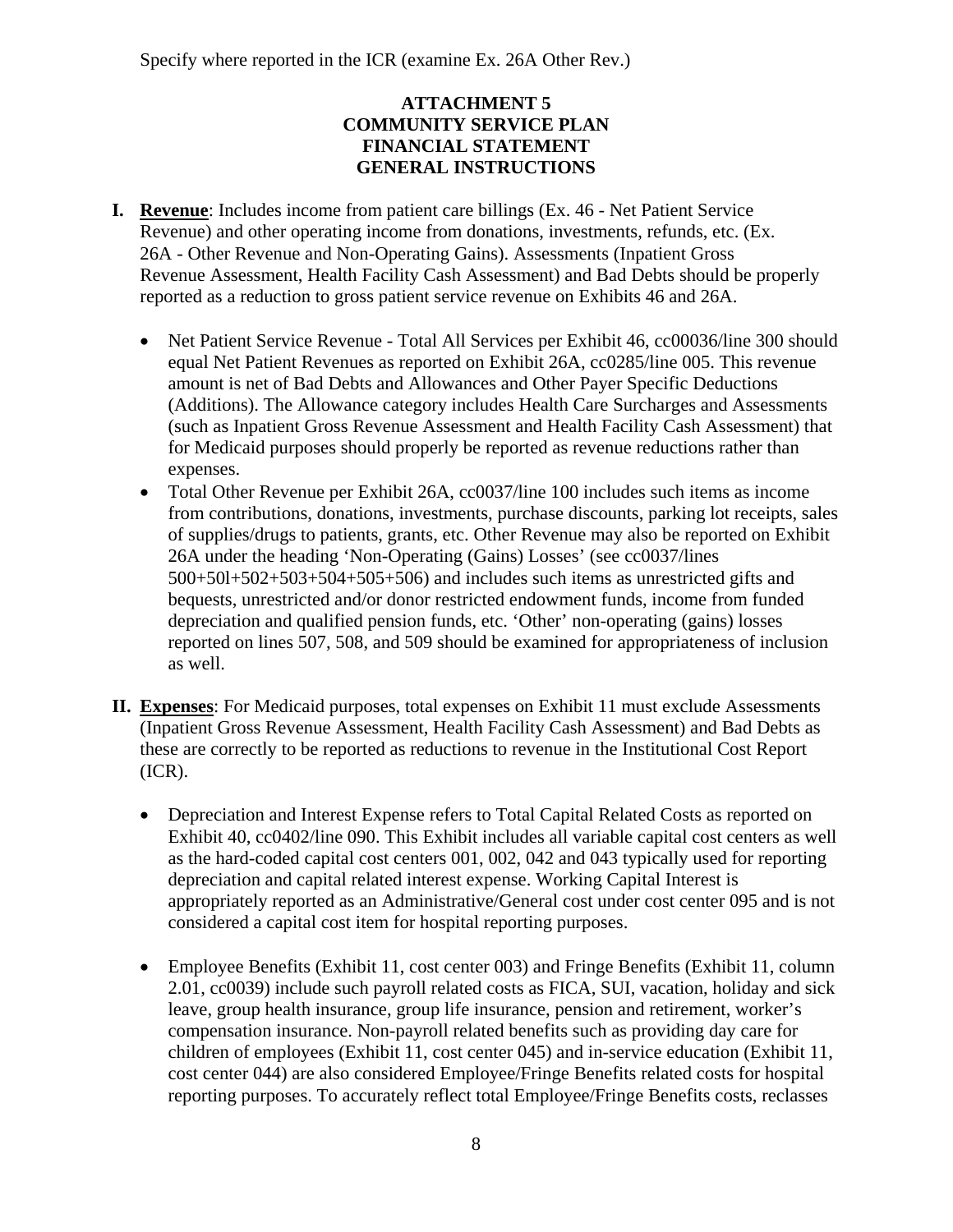to cost centers 003, 044 and 045 per Exhibit 12, cc0702 (column labeled 'Other Than Salaries') must also be included (net amount).

- **III.Details of Specific Revenue / Expense Items**: Medical Education Expense includes cost centers for Nursing School, Interns & Residents-Approved Program (Salary & Fringes, Other Program Costs), Supervising Physicians-Teaching, I&R Services-Non Approved Program, and Paramedical Education. For revenue items requiring specification, a separate sheet with the details after each if more space is needed.
	- Government Grants Revenue for Public Hospitals must include Healthcare Workforce Recruitment and Retention Grants received pursuant to Section 30 of Article 2807-c of the Public Health Law.
	- Research and Medical Education Expense is defined as costs related to Research (Exhibit 11, cost center 270), Interns and Residents (Exhibit 11, cost centers 013 and 033), Supervising Physicians-Teaching (Exhibit 11, cost center 014), Nursing School (Exhibit 11, cost center 020), Paramedical Ed. Program (Exhibit 11, cost center 030), and I&R Services-Non Approved (Exhibit 11, cost center 243). Research and Medical Education related revenue not already reported under the Governments Grants Revenue category must be specified on the line provided as to where it is reported in the ICR.
	- Bad Debt/Uncompensated Care represent the revenue reduction related to the estimated amount of current revenue that will not be realized as a result of credit losses on accounts or notes receivable that were created or acquired in providing services to patients. [Part  $86-1.1 \frac{1(g)(1)(i)(a)}{i}$
	- Free Care (Charity, Hill Burton) reports allowances for patient services provided free of charge to indigent patients. This category should include obligations entered into under the Hill Burton Program as well as charity care. [Part 86-1.1  $l(g)(1)(i)(b)$ ]
	- Courtesy reports allowances for patient services provided at reduced rates Or free of charge through a courtesy arrangement established with a specific class of patients (e.g., employees, clergy, etc.). Courtesy allowances are distinct from and not considered charity care.
	- Community Benefits Revenue refers to income generated through facility sponsored community programs such as health screenings, health fairs and workshops, programs for the elderly, health education and/or training, crisis intervention programs, etc. (See Dec. 30, 1993 Dear Administrator letter, attachment 4 of package).

# **Source Documents Needed from the Institutional Cost Report 11CR):**

- Exhibit 11 (Worksheet A) Details of Specific Hospital Service Expenses
- Exhibit 12 (Worksheet A6) Reclassifications
- Exhibit 23 Balance Sheet
- Exhibit 26A (Worksheet G-3) Statement of Revenue and Expenses
- Exhibit 27 Appropriations From Special Funds
- Exhibit 40 Details of Specific Capital Expenses
- Exhibit 46 Hospital Service Revenue Summary All Services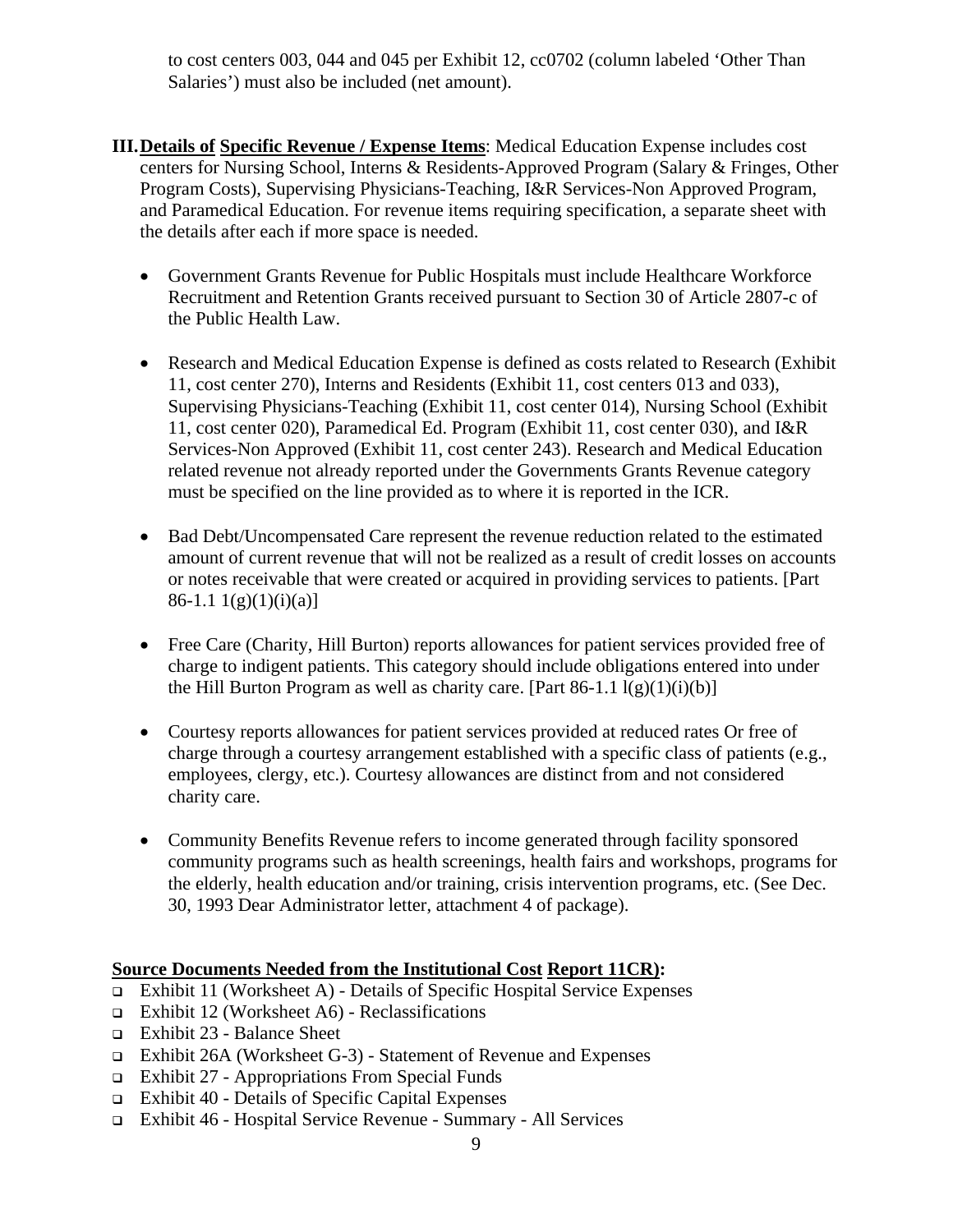[Note: cc = class code, number label identifying a specific column in the ICR Exhibits]